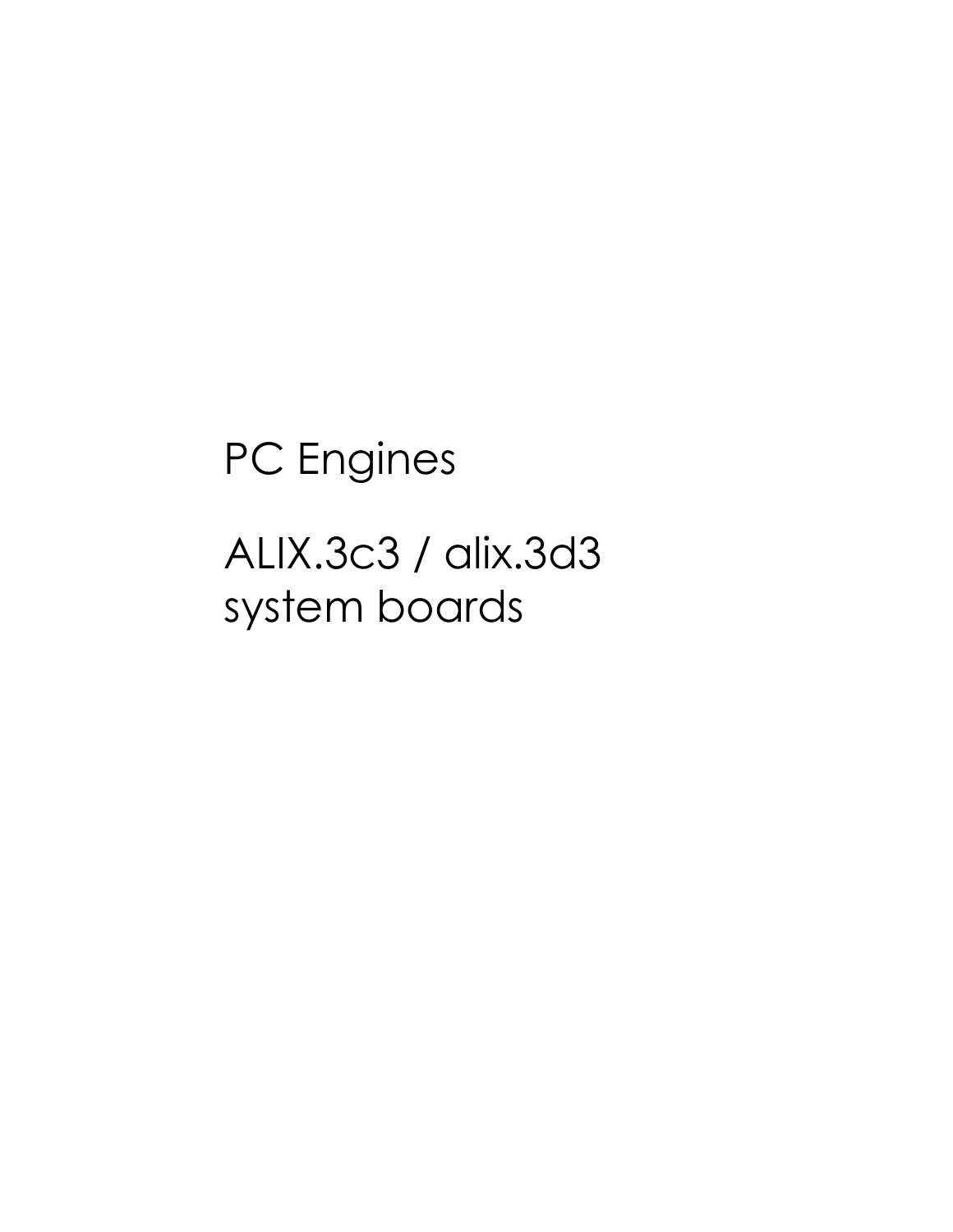2007-2010 PC Engines GmbH. All rights reserved.

PC Engines GmbH www.pcengines.ch

tinyBIOS and PC Engines are trademarks of PC Engines GmbH. All other marks and brands are property of their respective owners.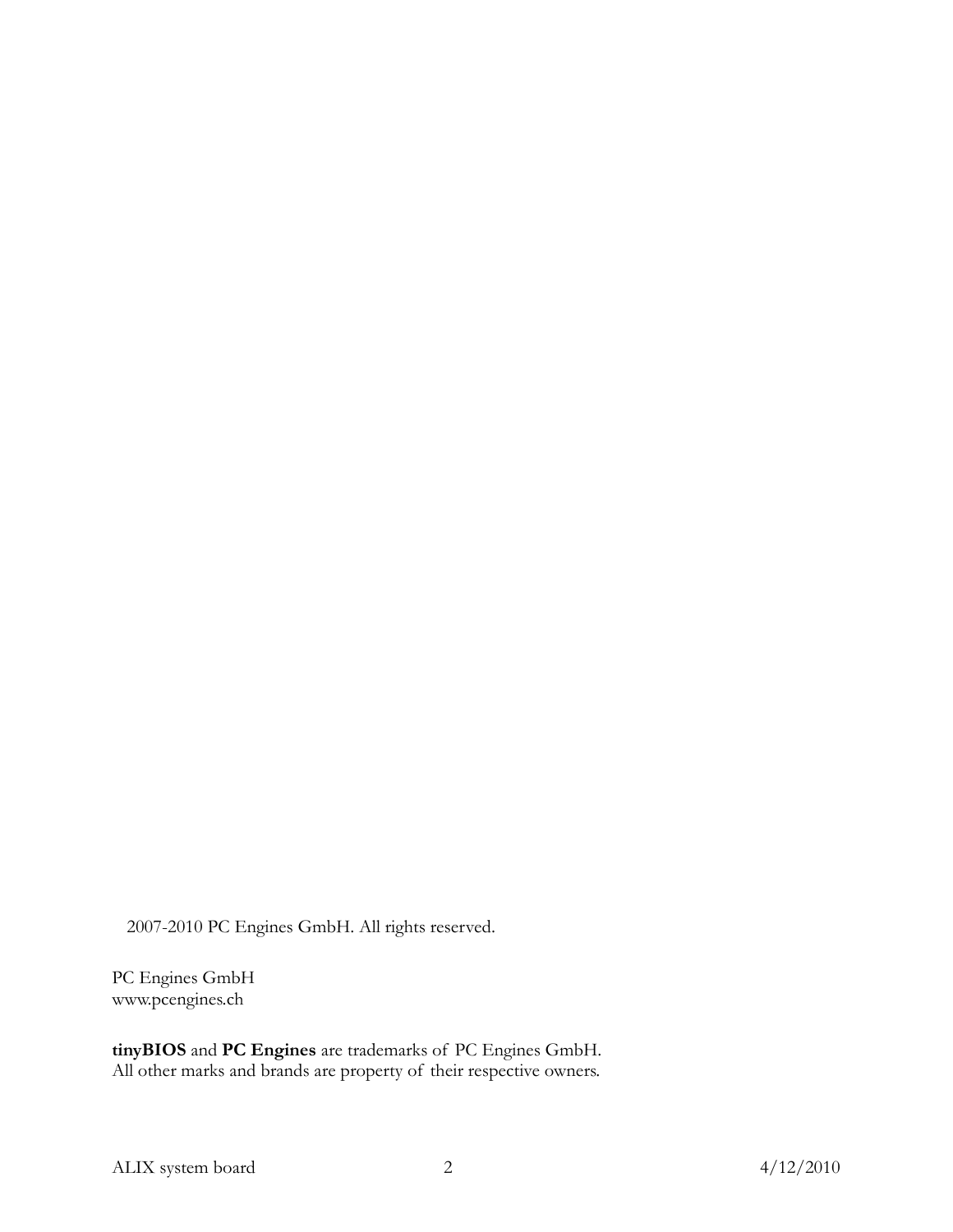### Table of contents

| Federal Communications Commission Statement | $\overline{4}$ |
|---------------------------------------------|----------------|
| CE Declaration of Conformity                | $\overline{4}$ |
| Compliance information                      | $\overline{4}$ |
| Recycling / disposal                        | 5              |
| ALIX.3 features                             | 6              |
| OEM options                                 | 7              |
| Getting started                             | 7              |
| Setup options                               | 7              |
| USD CD-ROM or DVD                           | 7              |
| BIOS upgrade                                | 7              |
| Hardware compatibility                      | 7              |
| Power over Ethernet                         | 8              |
| Software issues                             | 8              |
| MFGPT high resolution timer                 | 8              |
| <b>BIOS POST codes</b>                      | 8              |
| Support                                     | 8              |
| ALIX block diagram                          | 9              |
| ALIX connector pinouts                      | 9              |
| Status LEDs                                 | 14             |
| Pushbutton switch                           | 14             |
| Low level programming                       | 14             |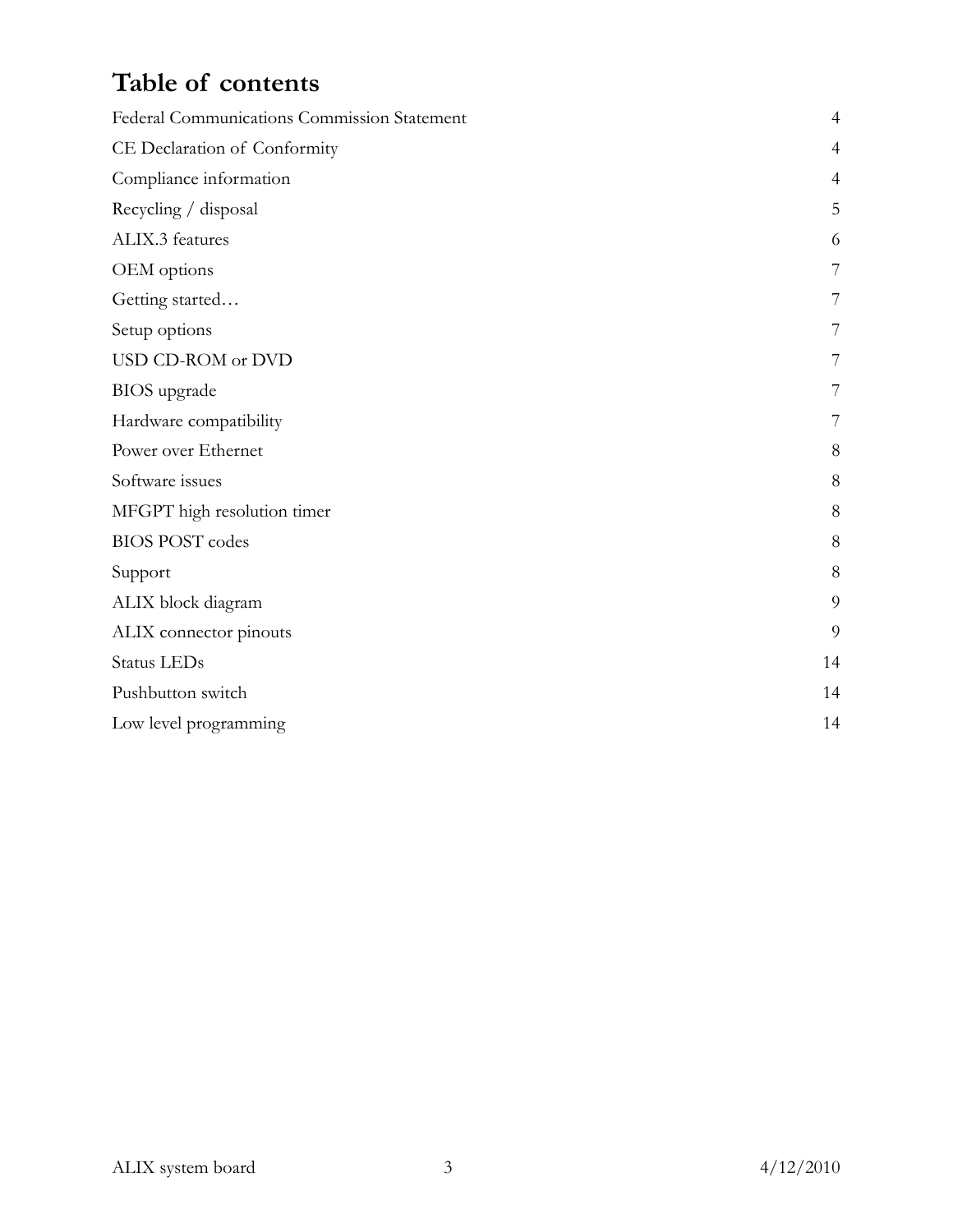### Federal Communications Commission Statement

This device complies with Part 15 of the FCC Rules. Operation is subject to the following two conditions: (1) this device may not cause harmful interference, and (2) this device must accept any interference received, including interference that may cause undesired operation.

This equipment has been tested and found to comply with the limits for a Class B digital device, pursuant to Part 15 of the FCC Rules. These limits are designed to provide reasonable protection against harmful interference in a residential installation. This equipment generates, uses and can radiate radio energy. If this equipment is not installed and used in accordance with the manufacturer's instructions, it may cause harmful interference to radio communications. However, there is no guarantee that interference will not occur in a particular installation. If this equipment does cause harmful interference to radio or television reception, which can be determined by turning the equipment off and on, the user is encouraged to correct the interference by one or more of the following measures:

- Reorient or relocate the receiving antenna.
- Increase the separation between the equipment and receiver.
- Connect the equipment to an outlet on a circuit different from that to which the receiver is connected.
- Consult the dealer or an experienced radio/TV technician for help.

This board is designed for installation in a shielded enclosure (metal or plastic with conductive coating). Shielded cables are required on LAN and serial ports to assure compliance with FCC regulations.

A copy of the test report will be provided on request.

### CE Declaration of Conformity

We, PC Engines GmbH, declare that ALIX.3 series boards, when installed in PC Engines metal enclosures (box2c), are in conformance with:

- EN 61000-6-3 (2005) (emissions, residential and industrial)
- EN 61000-6-2 (ESD, susceptibility, residential and industrial)

The unit under test is in conformity with the standards mentioned above. A copy of the test report will be provided on request.

### Compliance information

For FCC, ALIX has been tested as a CPU board, installed in an enclosure, with the top cover removed. No further testing should be required if the board is used with other FCC tested modular components. Please see http://www.fcc.gov/oet/ for more details. The responsible party for FCC is the importer.

Testing for CE mark must be done at the level of the complete product, possibly including the wireless cards. Please contact PC Engines for assistance and documentation.

For satisfactory resistance to electrostatic discharge events (ESD), the ALIX board should be grounded (e.g. through the mounting holes, or the serial port connector).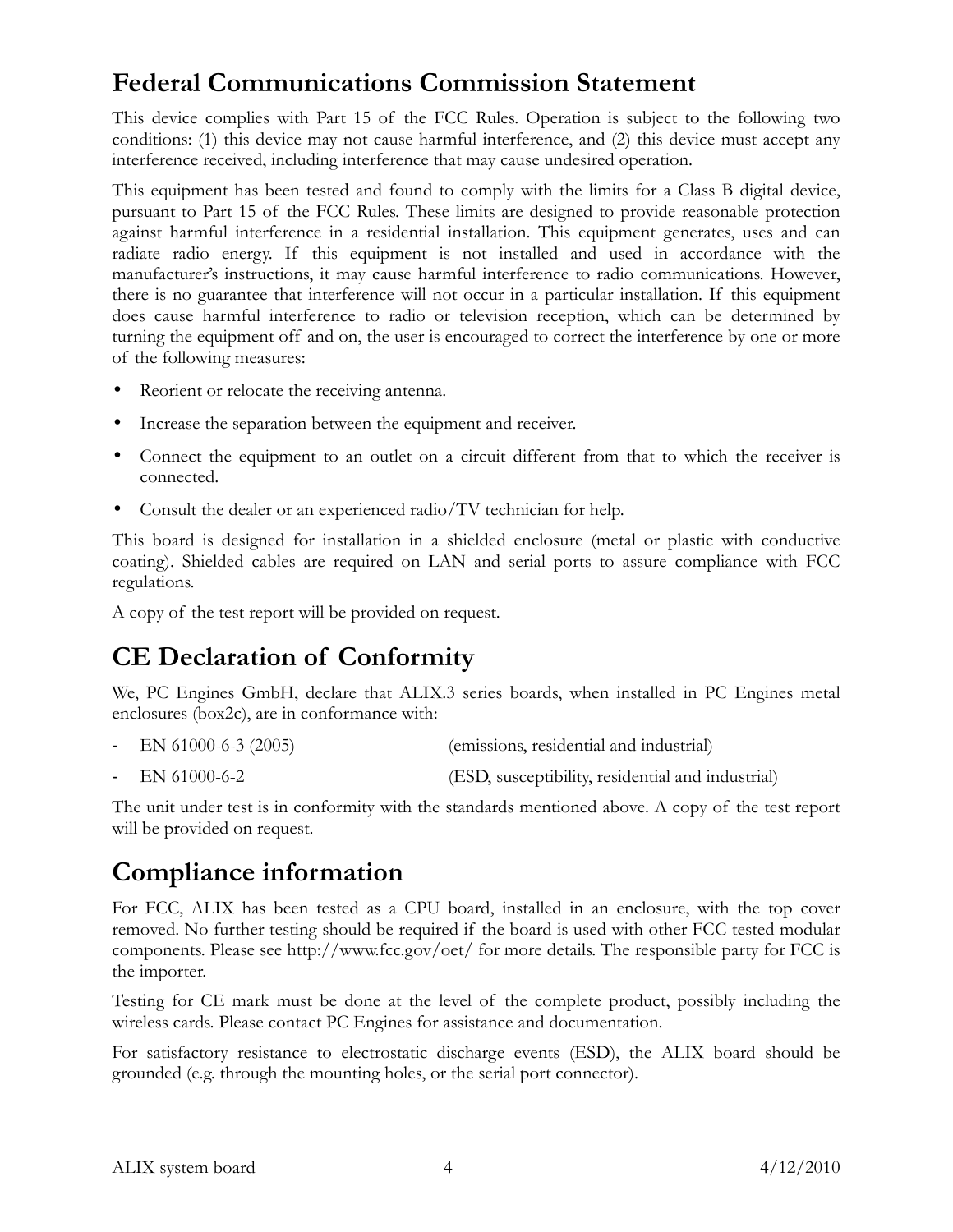### Recycling / disposal



Do not discard electronic products in household trash! All waste electronics equipment should be recycled according to local regulations. Information for the recycler:

Please cut off Lithium battery, if present, for separate recycling.

PC Engines enclosures are made of aluminium.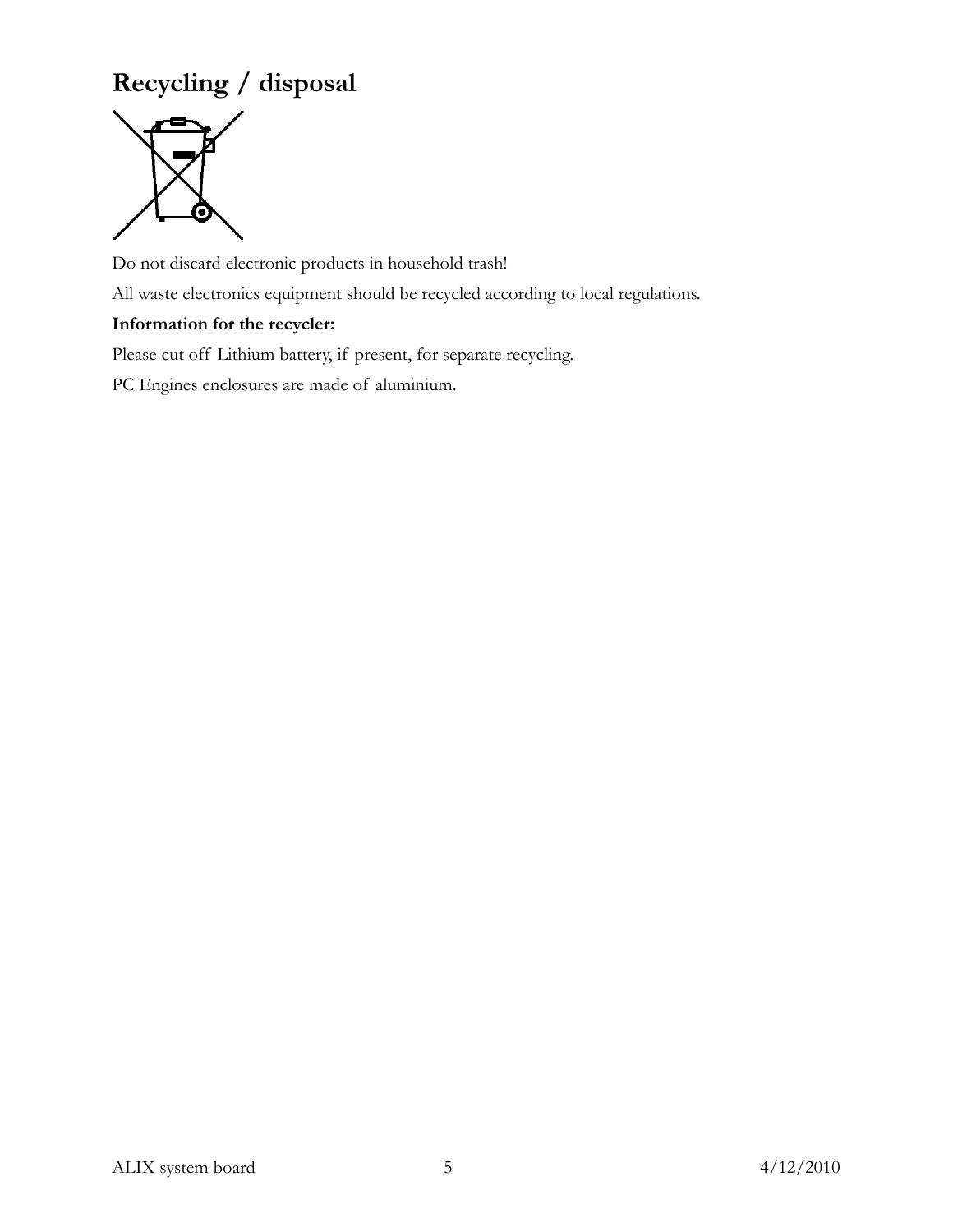### ALIX.3d3 features

PC Engines ALIX boards are small form factor system boards optimized for wireless routing and network security applications.

- AMD Geode LX CPU, 500 MHz (LX800) 5x86 CPU
- 256 KB cache (64K data + 64K instruction + 128K L2)
- 1 Ethernet channel (Via VT6105M, 10 / 100 Mbit/s)
- 2 miniPCI sockets for 802.11 wireless cards and other expansion
- 256 MB DDR SDRAM, 64 bit wide for high memory bandwidth
- 512 KB flash with Award BIOS
- CompactFlash socket for user's operating system and application
- 7 to 20V (absolute maximum, recommend 18V) DC supply through DC jack or passive power over Ethernet. Suggest a 18V / 15W supply. Center pin = positive, sleeve = ground, 2.1 mm diameter.
- 1 serial port (DB9 male)
- 2 USB 2.0 ports
- Header for LPC bus (use for flash recovery or I/O expansion)
- Temperature range 0 to 50°C
- Dimensions 100 x 160 mm

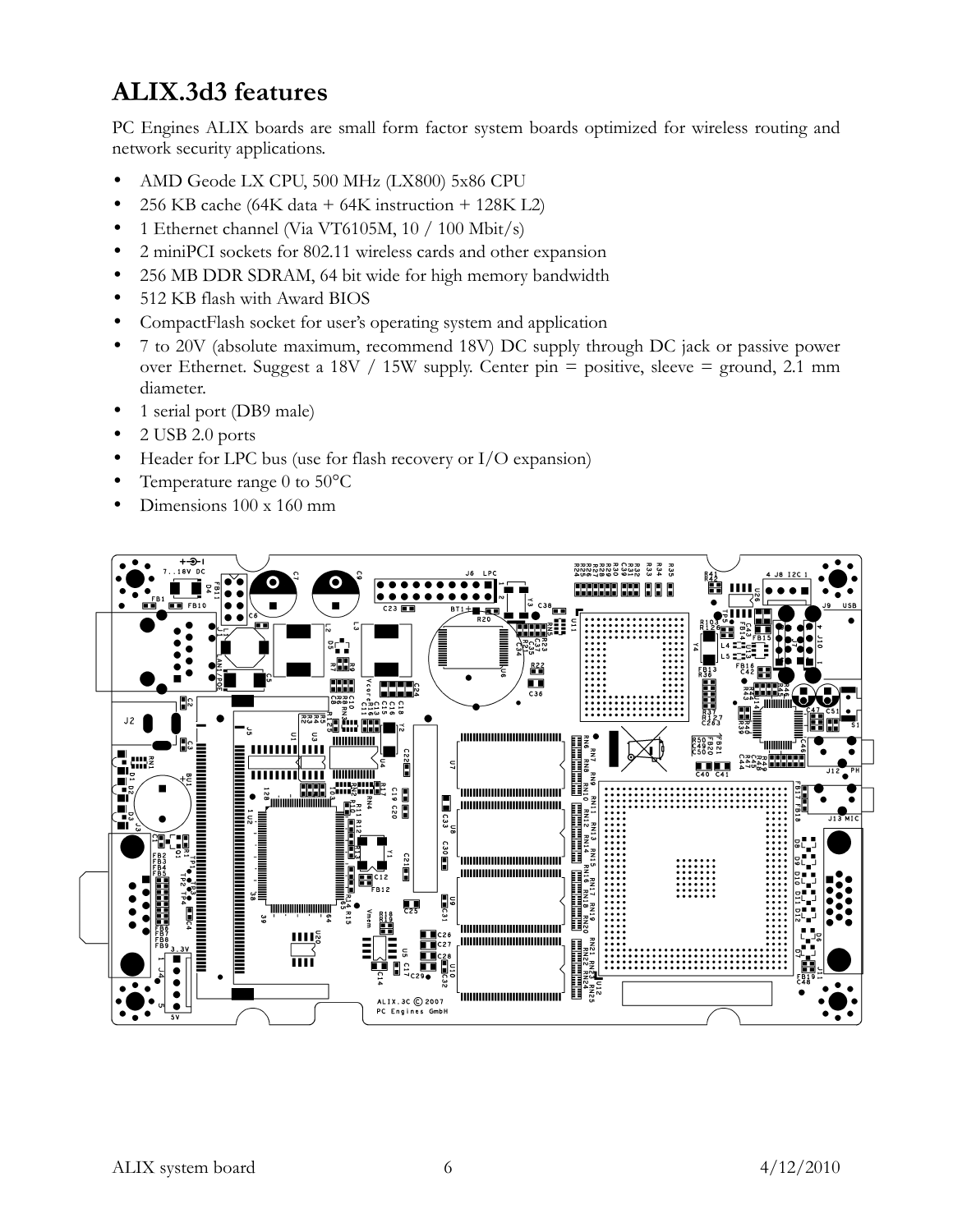### OEM options

The following options can be configured for larger orders:

- CMOS level serial port (RXD / TXD only)
- Optional header for I2C bus
- Optional buzzer for "beeps"
- Optional pushbutton switch

### Getting started…

- Connect VGA, keyboard and mouse as needed. If using a USB hub, the keyboard should be connected to the first port (BIOS issue).
- Insert a bootable CF card. Hot swap of CF cards is not supported !
- Connect a DC power supply to the DC jack  $[2, 2.1 \text{ mm}$  center pin = positive, sleeve = ground. Power supply should be able to supply at least 10W power output. To avoid arcing, please plug in the DC jack first, then plug the adapter into mains.

There is no power switch, the system will start as soon as power is connected. You should now see BIOS startup messages.

### Setup options

ALIX.3d3 uses Award BIOS for more features and operating system compatibility. Press Delete during startup to enter setup.

Press **Escape** to get a boot menu.

Please do not enable the second COM port – this will interfere with the VGA monitor ID functions.

## USD CD-ROM or DVD

Award BIOS can boot from USB devices. BIOS time-outs are a bit short – if this happens please press Pause during startup, then Escape to enter the boot menu.

### BIOS upgrade

The current BIOS can always be found at www.pcengines.ch/alix3d3.htm . To upgrade, boot from a CF card to FreeDOS (see www.pcengines.ch/freedos.htm) , then execute the flash upgrader (sb.com).

Do not turn off power while the flash upgrade is running, otherwise the flash BIOS may be corrupted. If this happens, the board can be revived using an LPC adapter available from PC Engines.

### Hardware compatibility

Commell MP-541D miniPCI dual Ethernet card will not work. This card uses another ID select line for the second Ethernet channel, which the BIOS does not know about, and violates the PCI specification.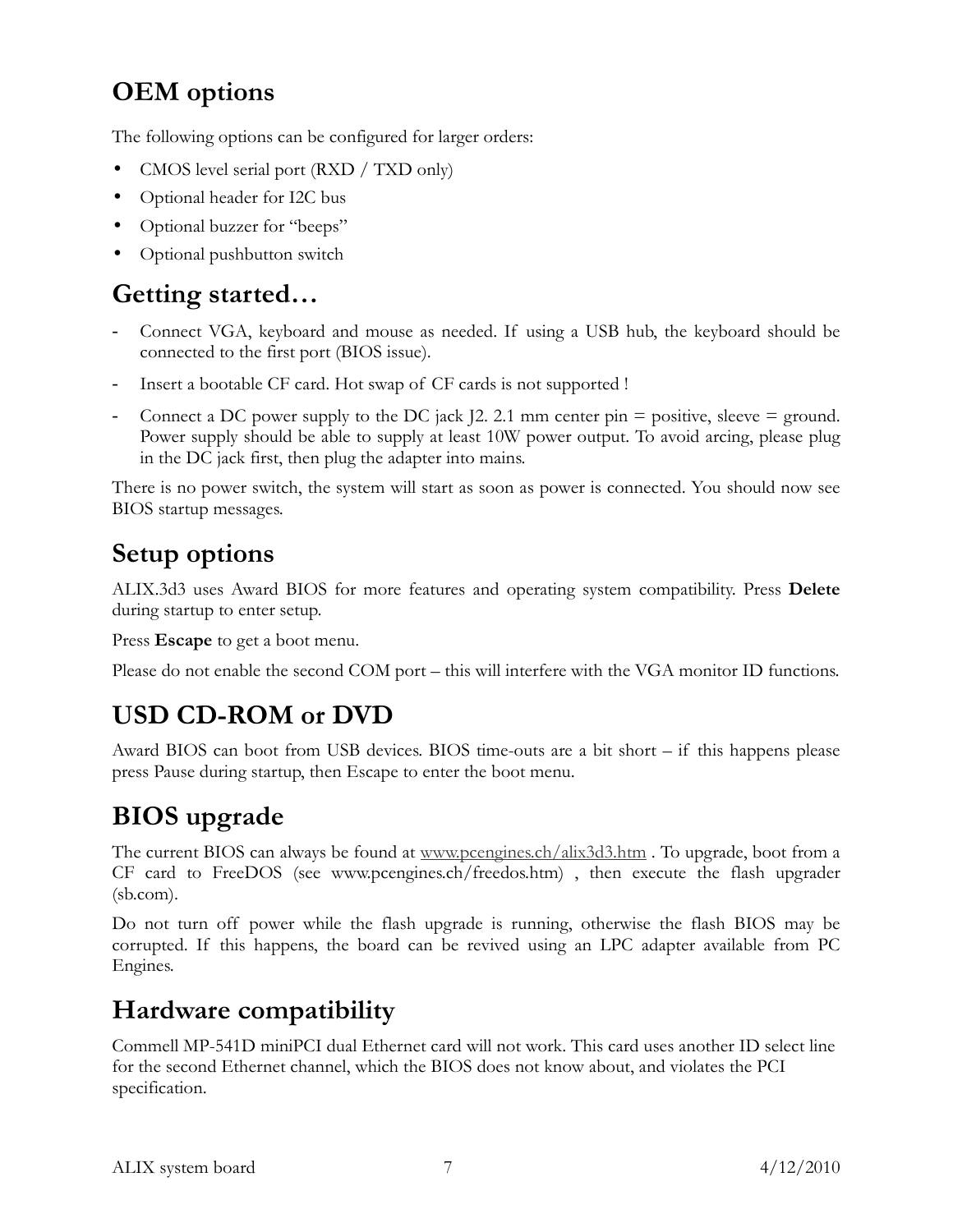Cologne HFC-S ISDN does not work on Geode LX.

To reduce standby power draw, Ethernet Wake on LAN is not supported.

Due to limitations in the AMD CS5536 companion chip, the serial port only supports RXD / TXD, not the handshake signals.

### Power over Ethernet

ALIX implements a passive power over Ethernet scheme, using the unused pairs of LAN1 for power. Power can be injected using a passive POE splitter such as PC Engines POE.1A. .

ALIX is NOT compatible with 48V / IEEE 802.3af POE. Please use an external splitter if required.

When power is fed in through POE, it is possible to "steal" unregulated power through the DC jack. Please note that this port is not fused. The POE input diode is rated for a current of 2A.

### Software issues

With older BIOS versions, Linux boot may hang for  $\sim$  30 minutes if no monitor is attached. This problem is caused by the VESA DDC (monitor ID) code in the BIOS. Please update to the current BIOS version if you encounter this issue.

Please note that this board is "legacy free", and does not include a keyboard controller. Some boot loaders will hang, waiting for the keyboard controller to be ready.

### MFGPT high resolution timer

Incorrect use of the CS5536 MFGPT (multi function timer) can hang the board. If in doubt, please disable this option in your kernel.

Common drivers for the MFGPT use the timer with the 32768 Hz time base, resulting in a 1024 Hz tick rate. This will result in time drift when  $HZ = 1000$ . Please fix this, or install adj-timex.

### BIOS POST codes

The system BIOS writes POST / diagnostic codes to port 80h. To make these codes visible, use a miniPCI POST card such as PC Engines POST.5A. A POST code table can be found at:

http://www.bioscentral.com/postcodes/awardbios.htm -> look for version 4.51PG

### Support

Please email support@pcengines.ch.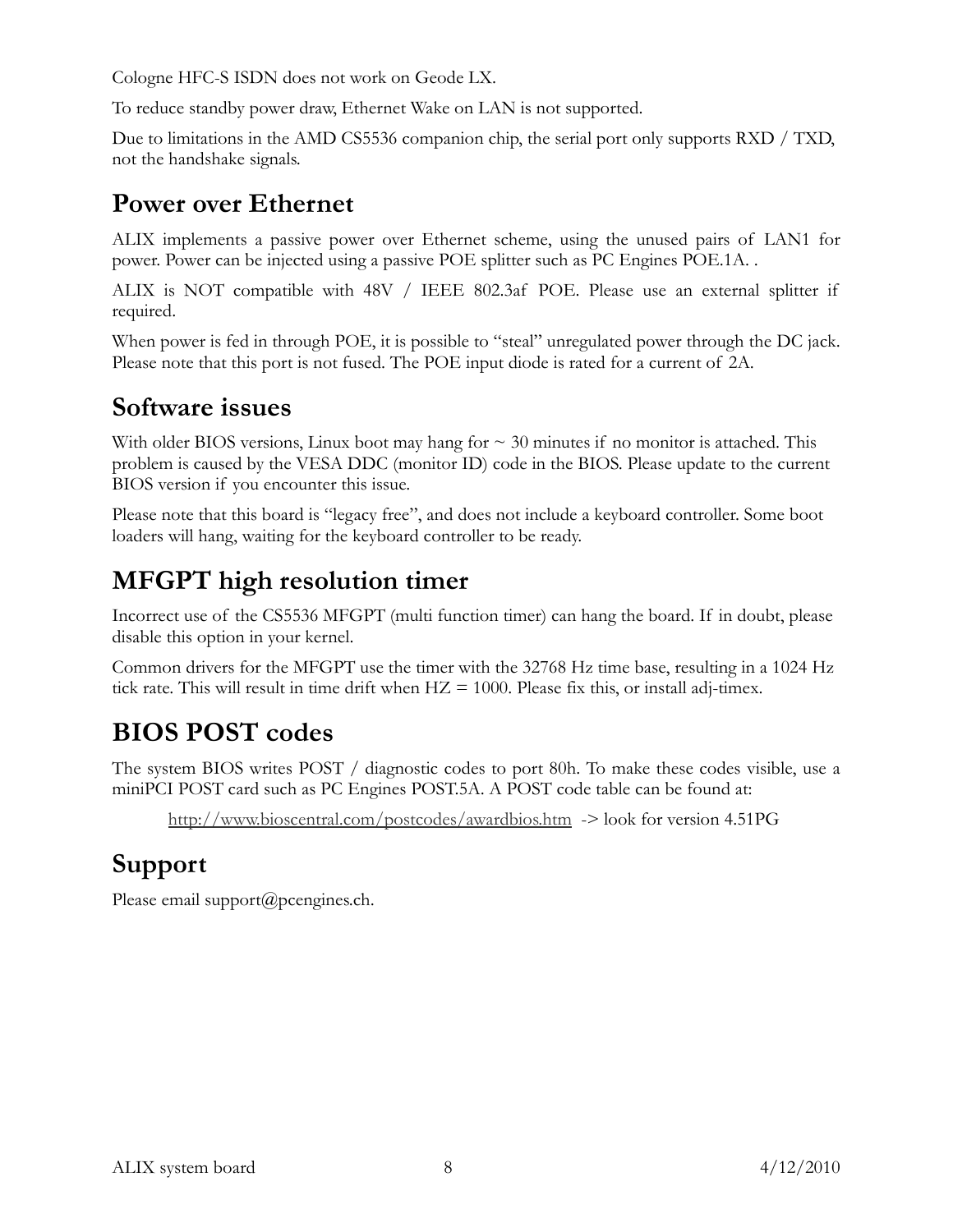### ALIX block diagram

Full board schematics are available online !



### ALIX connector pinouts

#### J3 COM1 serial port

The standard PC pinout is used. To connect to a PC, use a null modem or "Laplink" cable. Due to limitations of the AMD CS5536 companion chip, handshake signals are not connected.

|                | DCD        | data carrier detect (input)  | - not available on CS5536 |
|----------------|------------|------------------------------|---------------------------|
| $\mathcal{L}$  | RXD#       | receive data (input)         |                           |
| $\mathcal{E}$  | TXD#       | transmit data (output)       |                           |
| $\overline{4}$ | <b>DTR</b> | data terminal ready (output) | - driven active           |
| -5             | <b>GND</b> | ground                       |                           |
| -6             | <b>DSR</b> | data set ready (input)       | - not available on CS5536 |
|                | <b>RTS</b> | ready to send (output)       | - driven active           |
| -8             | <b>CTS</b> | clear to send (input)        | - not available on CS5536 |
|                | RI         | ring indicator (input)       | - not available on CS5536 |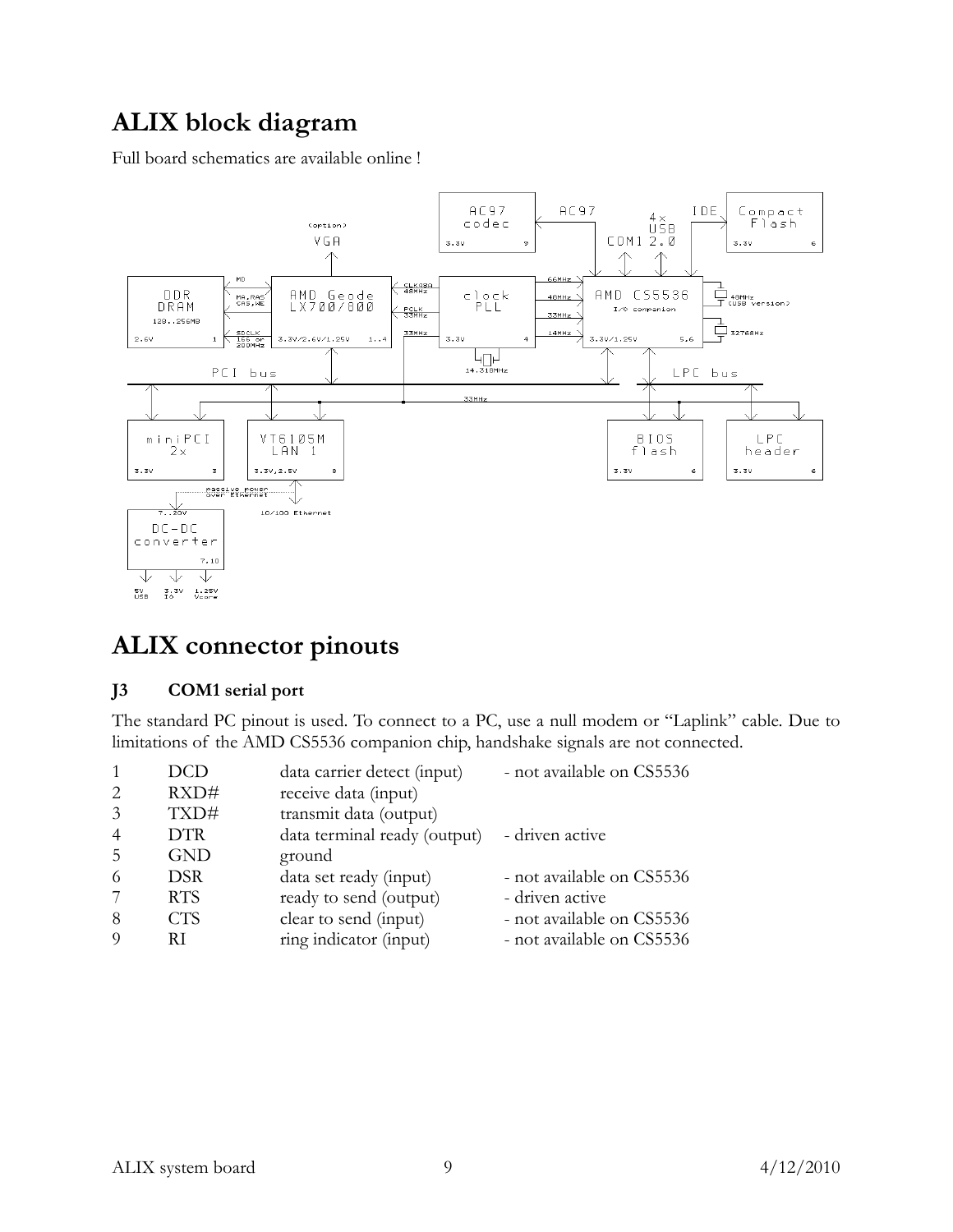#### J17 COM1 serial port (3.3V levels, build option)

This header is available on alix.3d and later. This port is connected in parallel with the MAX3243 RS-232 driver, remove this part if CMOS level serial port is desired as an alternative.

- 1 V3 3.3V supply<br>2 TXD transmit data
- 2 TXD transmit data (output)
- 3 RXD receive data (input)
- 4 GND ground

#### J4 COM2 serial port (build option)

This option will interfere with VGA DDC (monitor ID) functions, and must be enabled explicitly in BIOS setup. Signal levels are 3.3V, not RS-232.

- $1 \qquad V3 \qquad 3.3V$  supply
- 2 TXD transmit data (output)
- 3 RXD receive data (input)
- 4 GND ground
- 5 VCC 5V supply

#### J1 Ethernet port 1

An RJ45 connector with integrated magnetics is used. This port implements a passive power over Ethernet scheme over the two unused pairs. Do not exceed 20V as the TVS protection diode may start clamping above this voltage.

|                             | TX+        | transmit positive               |
|-----------------------------|------------|---------------------------------|
| $\mathcal{D}_{\mathcal{L}}$ | TX-        | transmit negative               |
| 3                           | $RX+$      | receive positive                |
| $\overline{4}$              | VIN        | power supply (nominal 7 to 20V) |
| 5                           | VIN        | $\epsilon$                      |
| 6                           | $RX-$      | receive negative                |
|                             | <b>GND</b> | power return                    |
| 8                           | GND        | $\epsilon$                      |

#### J9 USB jack

Dual USB 2.0 connections. As a build option, 4 pin headers can be installed instead of the USB connector. The current limit is rather sensitive, consider a self-powered hub when attaching high power devices.

|                               | <b>VCC</b> | switched +5V supply |
|-------------------------------|------------|---------------------|
| $\mathfrak{D}_{\mathfrak{p}}$ | DATA2-     | negative data       |
| 3                             | DATA2+     | positive data       |
|                               | <b>GND</b> | ground              |
| .5                            | <b>VCC</b> | switched +5V supply |
|                               | DATA1-     | negative data       |
|                               | $DATA1+$   | positive data       |
|                               | <b>GND</b> | ground              |
|                               |            |                     |

#### $J4/J2 / J2$  DC power jack

This is a generic DC jack connector with a 2.1mm center pin. Recommended input voltage is +18V.

| center VIN | Positive input voltage |
|------------|------------------------|
| sleeve GND | Ground                 |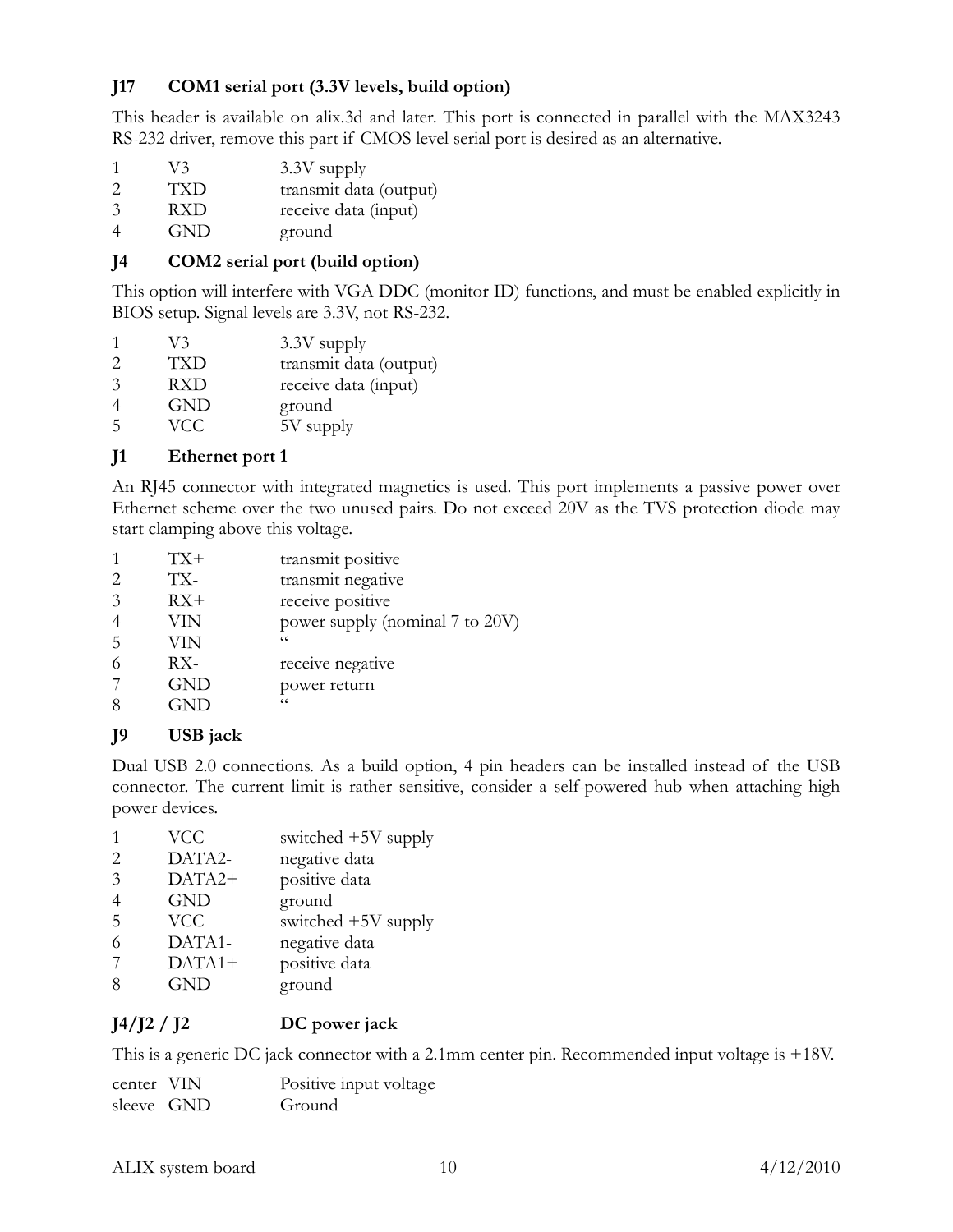### J5, J14 miniPCI socket

These sockets implement the miniPCI interface. Please see schematic for pinout.

#### J15 CompactFlash

The CompactFlash card is used in True IDE mode. Hot insertion is not supported – please power off the unit before inserting a CF card.

| $\mathbf{1}$   | <b>GND</b>      | ground                          |
|----------------|-----------------|---------------------------------|
| $\overline{c}$ | D <sub>3</sub>  | IDE data                        |
| 3              | D4              | IDE data                        |
| 4              | D <sub>5</sub>  | <b>IDE</b> data                 |
| 5              | D <sub>6</sub>  | <b>IDE</b> data                 |
| 6              | D7              | <b>IDE</b> data                 |
| 7              | CS0#            | IDE decode (1F01F7)             |
| 8              | A10             | ground                          |
| 9              | ATASEL#         | ground to select true IDE mode  |
| 10             | A9              | ground                          |
| 11             | A8              | ground                          |
| 12             | A7              | ground                          |
| 13             | <b>VCC</b>      | $+3.3V$ power supply            |
| 14             | A6              | ground                          |
| 15             | A5              | ground                          |
| 16             | A4              | ground                          |
| 17             | A <sub>3</sub>  | ground                          |
| 18             | A2              | <b>IDE</b> address              |
| 19             | A1              | <b>IDE</b> address              |
| 20             | A <sub>0</sub>  | <b>IDE</b> address              |
| 21             | D <sub>0</sub>  | <b>IDE</b> data                 |
| 22             | D <sub>1</sub>  | <b>IDE</b> data                 |
| 23             | D2              | <b>IDE</b> data                 |
| 24             | IO16#           | 16 bit decode, not connected    |
| 25             | CD2#            | card detect, not connected      |
| 26             | CD1#            | card detect. not connected      |
| 27             | D <sub>11</sub> | IDE data                        |
| 28             | D12             | IDE data                        |
| 29             | D13             | <b>IDE</b> data                 |
| 30             | D14             | <b>IDE</b> data                 |
| 31             | D15             | <b>IDE</b> data                 |
| 32             | CS1#            | IDE decode (3F63F7)             |
| 33             | VS1#            | not connected                   |
| 34             | IOR#            | <b>IDE</b> read strobe          |
| 35             | IOW#            | IDE write strobe                |
| 36             | WE#             | connected to $+3.3V$            |
| 37             | IRQ.            | IDE interrupt                   |
| 38             | <b>VCC</b>      | +3.3V power supply              |
| 39             | CSEL#           | cable select, ground $=$ master |
| 40             | VS2#            | not connected                   |
| 41             | RESET#          | IDE reset, active low           |
| 42             | <b>IORDY</b>    | IDE ready                       |
| 43             | INPACK#         | <b>IDE DMA</b> request          |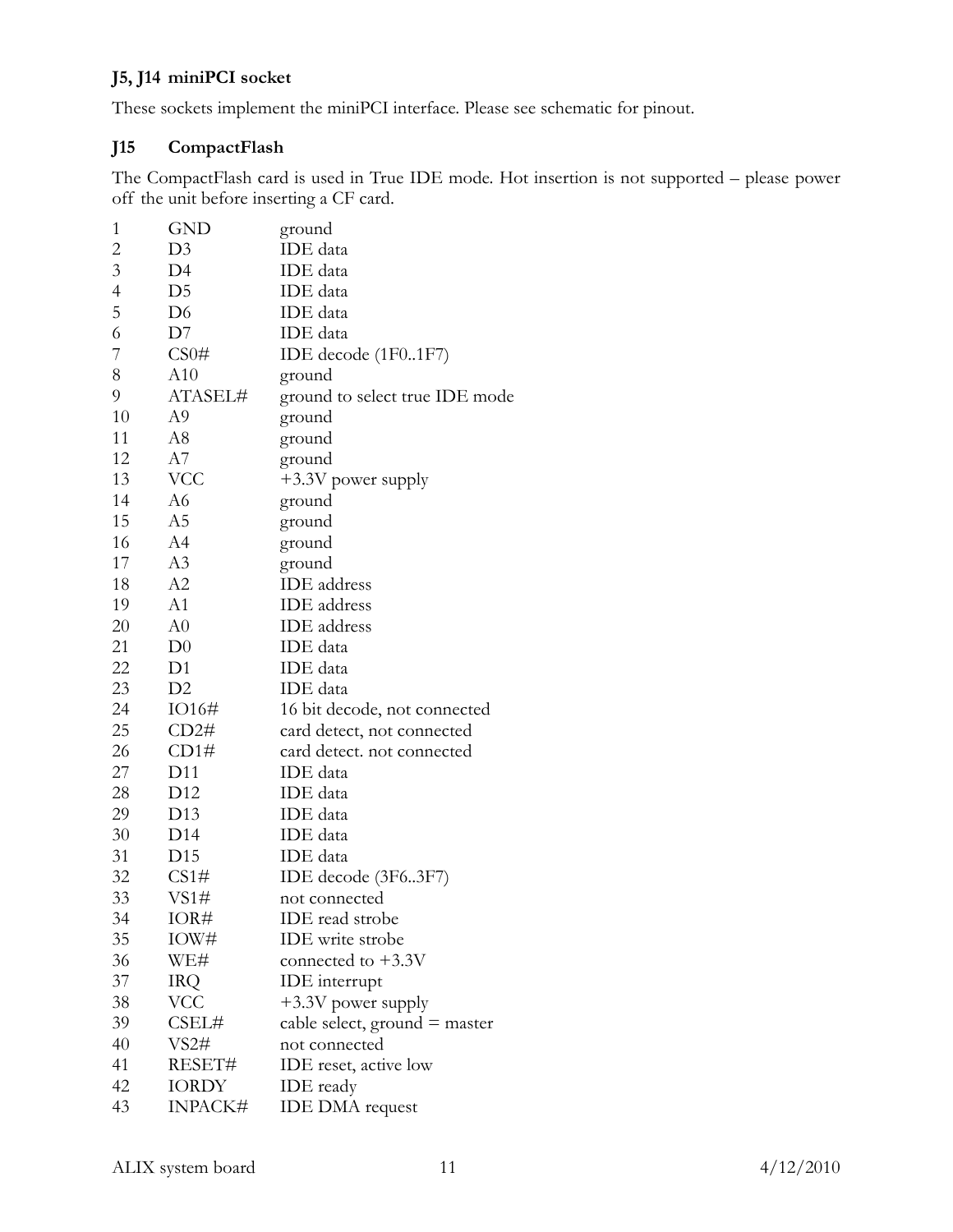| 44 | REG#           | <b>IDE DMA</b> acknowledge |
|----|----------------|----------------------------|
| 45 | DASP#          | pulled up                  |
| 46 | PDIAG#         | pulled up                  |
| 47 | D8             | <b>IDE</b> data            |
| 48 | D <sup>9</sup> | <b>IDE</b> data            |
| 49 | D10            | <b>IDE</b> data            |
| 50 | <b>GND</b>     | ground                     |

The CompactFlash specification can be found at www.compactflash.org.

#### J6 LPC expansion

The LPC port is used in the factory to connect an alternate flash BIOS to start the board when the on-board flash is corrupted or blank. Use PC Engines adapter LPC.1A for this purpose if needed.

The LCP port can also be used to connect a super I/O device. Unlike SC1100 based WRAP boards, this port cannot be reprogrammed as GPIO pins. Contact PC Engines for sample schematics if required.

| 1  | LCLK0            | $LPC$ clock $(33 \text{ MHz})$                                           |
|----|------------------|--------------------------------------------------------------------------|
| 2  | <b>GND</b>       | ground                                                                   |
| 3  | LAD <sub>0</sub> | $LPC$ data $0$                                                           |
| 4  | <b>GND</b>       | ground                                                                   |
| 5  | LAD1             | LPC data 1                                                               |
| 6  | <b>GND</b>       | ground                                                                   |
|    | LAD <sub>2</sub> | LPC data 2                                                               |
| 8  | <b>GND</b>       | ground                                                                   |
| 9  | LAD3             | LPC data 3                                                               |
| 10 | <b>GND</b>       | ground                                                                   |
| 11 | LFRAME#          | LPC frame                                                                |
| 12 | <b>GND</b>       | ground                                                                   |
| 13 | PCIRST#          | reset (active low)                                                       |
| 14 | CLK48            | super $I/O$ clock (48 MHz)                                               |
| 15 | <b>ISP</b>       | high to use LPC flash, low to use on-board flash, pulled low by resistor |
| 16 | <b>VCC</b>       | $+5V$ supply                                                             |
| 17 | <b>GND</b>       | ground                                                                   |
| 18 | V3               | $+3.3V$ supply                                                           |
| 19 | <b>SERIRQ</b>    | serial interrupt                                                         |
| 20 | LDRQ#            | LPC DMA request                                                          |

#### J8 I2C bus (build option)

This optional header can be used to connect user specific hardware, e.g. a front panel microcontroller, or for a licensing dongle. See AMD CS5536 data sheet for programming details.

| $+3.3V$ | power supply |
|---------|--------------|
|         |              |

- 2 SMB\_SCL I2C clock<br>3 SMB SDA I2C data
- 3 SMB SDA
- 4 GND ground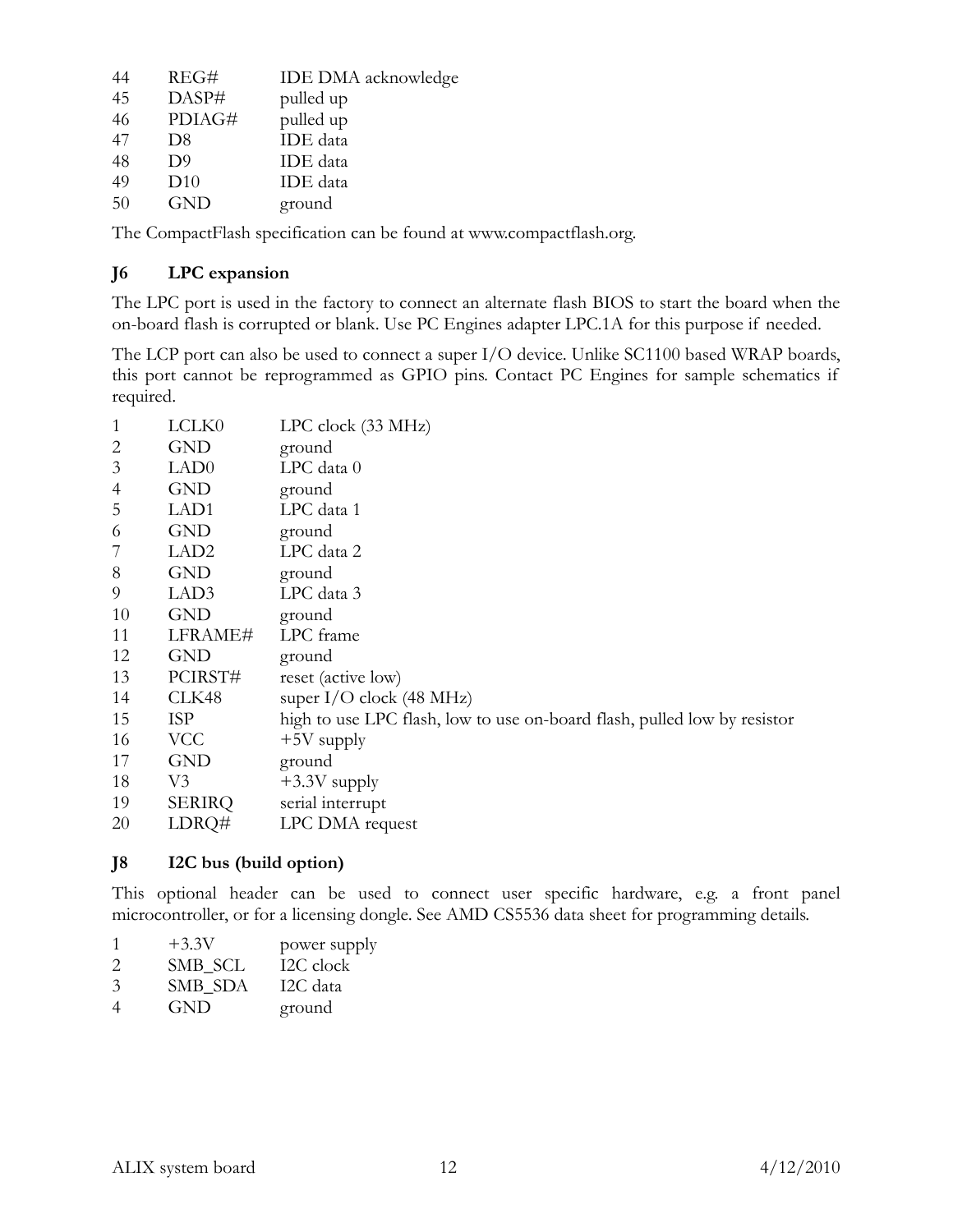#### J12 Headphone out

#### J13 Microphone in

Starting with alix.3d3, this connector can also be configured to connect to line in. Please see schematics for details, parts marked with – are not populated.

#### J11 VGA

| VGAR          | VGA red              |
|---------------|----------------------|
| VGAG          | VGA green            |
| VGAB          | VGA blue             |
| nc            | no connect           |
| <b>GND</b>    | ground               |
| <b>GND</b>    | ground               |
| <b>GND</b>    | ground               |
| <b>GND</b>    | ground               |
| <b>USBVCC</b> | $+5V$ supply (fused) |
| <b>GND</b>    | ground               |
| nc            | no connect           |
| <b>DDCDAT</b> | DDC data             |
| НS            | horizontal sync      |
| <b>VS</b>     | vertical sync        |
| DDCCLK        | DDC clock            |
|               |                      |

#### **BT1** RTC battery

CR2032 Lithium battery is soldered in. Please observe correct polarity, top side of the battery is + positive terminal.

For alix.3d and later, also add a jumper on J16 pins 1 to 2. This is the CMOS reset jumper for alix.3d3.

Specification: CR2032, horizontal mount, 20.4 mm lead spacing, for example Renata CR2032FH1 or Panasonic BR2032-1HE.

#### J16 CMOS reset jumper

Position  $1 - 2$  = normal operation. Position  $2 - 3 =$  CMOS reset.

On alix.3c3, more drastic measures are required to reset CMOS…

#### BU1 Buzzer (build option)

Optional audio transducer. The footprint fits a Hycom HY-05 or equivalent.